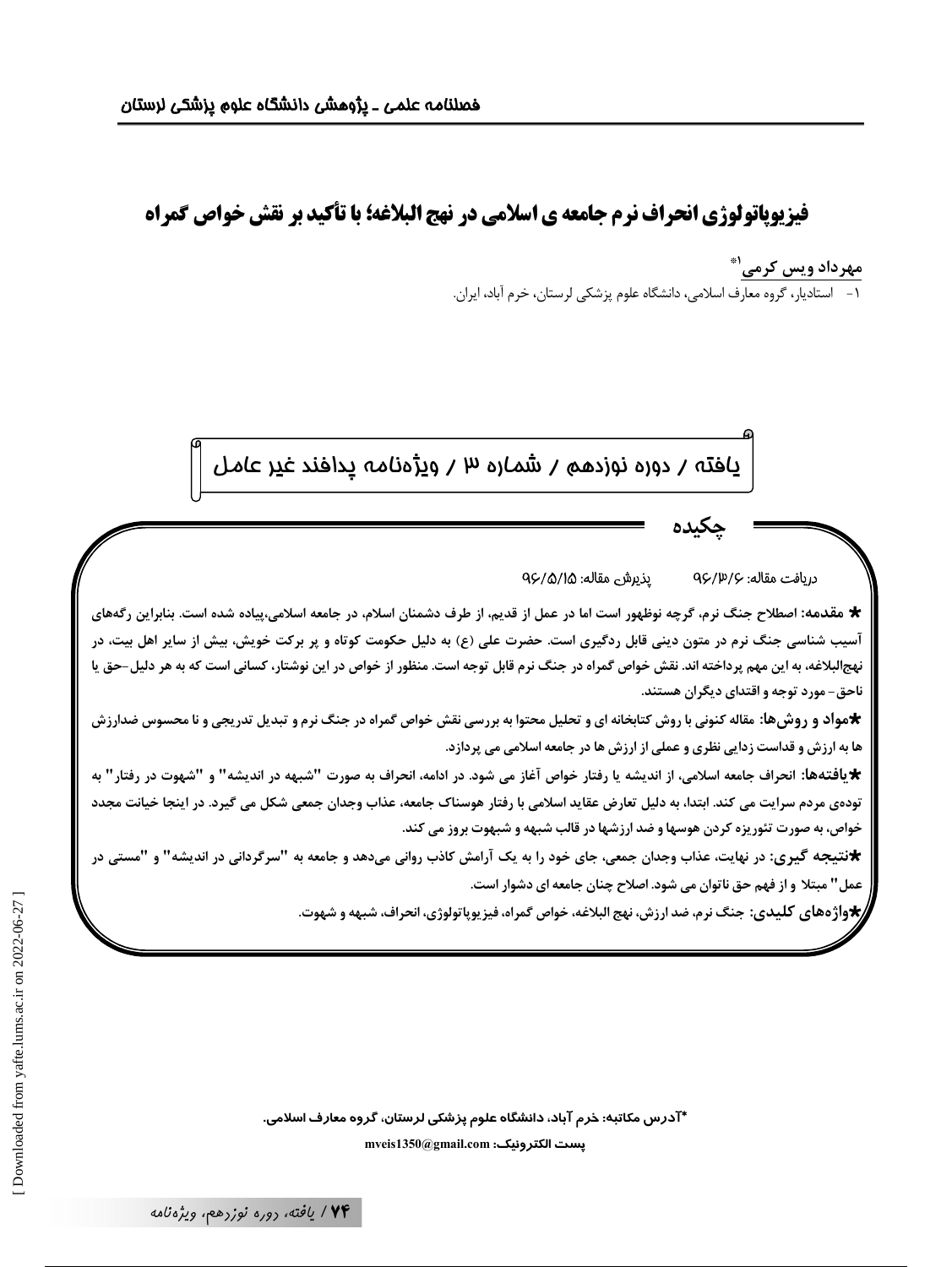#### مقدمه

اصطلاح جنگ نرم، در مقابل جنگ سخت به کار مے رود و به جای جسم افراد و تأسیسات و قوای نظامی یـک جامعـه، اندیشه و باورهای آن را هدف قـرار مـی دهـد. جنـگ نـرم، از طریق پارگیری از درون جامعـه دینـی و تهـی نمـودن درون جامعه از ارزش های دینی، به نتیجه می رسد (١).

نقش خواص در شکل دهی به فرهنگ جامعــه، بســیار مهم و کلیدی است و بسیار طبیعی است که ایـن قشـر از جامعه، بیش از سایرین مورد طمع قرار گیرند. منظور ما از خواص، تمامی افراد و گروه هـایی اسـت کـه مـورد توجـه تودهی مردم بوده و نقش الگودهی به سایرین را دارند. این که چه قشری در زمره ی خواص قرار می گیرنـد، بسـتگی به شرایط خاص هر جامعه دارد.

حضرت علی (ع) به عنوان یک مرد الهی و آسمانی، در نهج البلاغه، به آسیب شناسی نقش خواص در جنگ نـرم يرداخته است. البتــه مطالـب مــرتبط بــا ايــن موضــوع، در قسمت های مختلفی از نهج البلاغه آمده و تحلیل و تلفیق آنها توسط نگارنده انجام شده است. تلاش نگارنده بـر ايـن است که با تکیه بر نهج البلاغه، مدعای خود را بـه صـورت مستدل و منطقی، در معرض قضاوت خواننده قرار دهد. در مقالـــهي كنـــوني، بـــه صـــورت ابتكـــاري از اصـــطلاح فیزیوپاتولوژی در پزشکی نوین، جهت بررسـی مکانیســم و آسیب شناسی انحراف جامعه ی اسلامی استفاده شده است.

#### مواد و روش ها

تحقیــق کنــونی بــا روش گــردآوری کتابخانــه ای و روش تحقيق تحليل محتوا به بررسي نهج البلاغه در مـورد موضـوع مقاله می پردازد. مواد و گزارههای خام این تحقیق، به صـورت پراکنده در نهج البلاغه وجود دارد اما نـوآوري مقالـه کنـوني، تحليــل و چيــنش منطقــى ايــن مطالــب و نتيجــهگيــرى در راستای حل مشکلات جامعهی کنونی است.

تحقیق کنونی به پاسخ این سؤال می پـردازد کـه"نقـش خواص در جابجايي ارزش ها با ضد ارزشهـا در نهـج البلاغـه چگونه ترسیم شده است؟" این پرسش اصلی بـه سـه سـؤال زیر منحل می شود: آیا آسیب شناسی حضرت در زمان خودش، در جامعــهی كنونى هم كارساز و مشكل گشاست؟ شروع انحراف جامعهي اسلامي از كـدام قشـر و بـه چـه صورت است؟

رابطهی خواص و عوام، در جابجـایی "ضـد ارزش هـا" بـا "ارزش ها" كدام است؟

به دو دلیل، جوامع انسانی- فارغ از زمان و مکان- دارای مشابهت هستند:

دلیل نخست مشابهت سـاختار خلقـت غریـزی و فطـری انسان هاست (روم، ۳۰). از کریمهی بالا چهار خصوصیت بـرای فطرت استفاده مي شود: بديع بودن خلقت انســان، مخصــوص انسان بودن، غیـر اکتسـابی و زوال ناپـذیری فطـرت؛ در یـک جمله خلقت همهى انسـان هـا از يـك الگــوى كلــى تبعيـت می کند به گونه ای که جز در وصال الهی آرام نمی گیرد (۳). در آيات ديگري نيز به يكسان بودن منشأ خلقـت انســانها

اشاره شده است(نساء، ۱). به دلیل همین ساختار مشابه است که می توان از قواعدی نسبتا کلی و فراگیر، در مـورد رفتـار و شخصیت ملل و افراد بشر، سخن گفت (۴). یافتههای علومی مانند روانشناسی، جامعـه شناسـی و فلسـفهی تـاریخ، مؤیـد ساختار خلقت مشابه بشر است (۵).

دلیل دوم سنت های ثابتی است که عالم هستی، توسـط آنها اداره می شود (۶). این سـنت هـا در طـول زمـان تغییـر نمی کنند (فتح ،٢٣) ایـن سـنتها مخـتص بـه ملـت و دورهی خاصی نیست و هر ملتی با توجه به عملکرد خـود، مشـمول سنتهای الهی قرار می گیرند. نتیجه این که "سـاختار خلقـت انسان ها" و نیز "قواعد و سنت های حاکم بر جهان هسـتی" یکسان است. در میزان سنت های الهـی، هـر رفتـاری اعـم از فـردی و اجتمــاعی، پاسـخی متناسـب دارد. لــذا سرنوشــت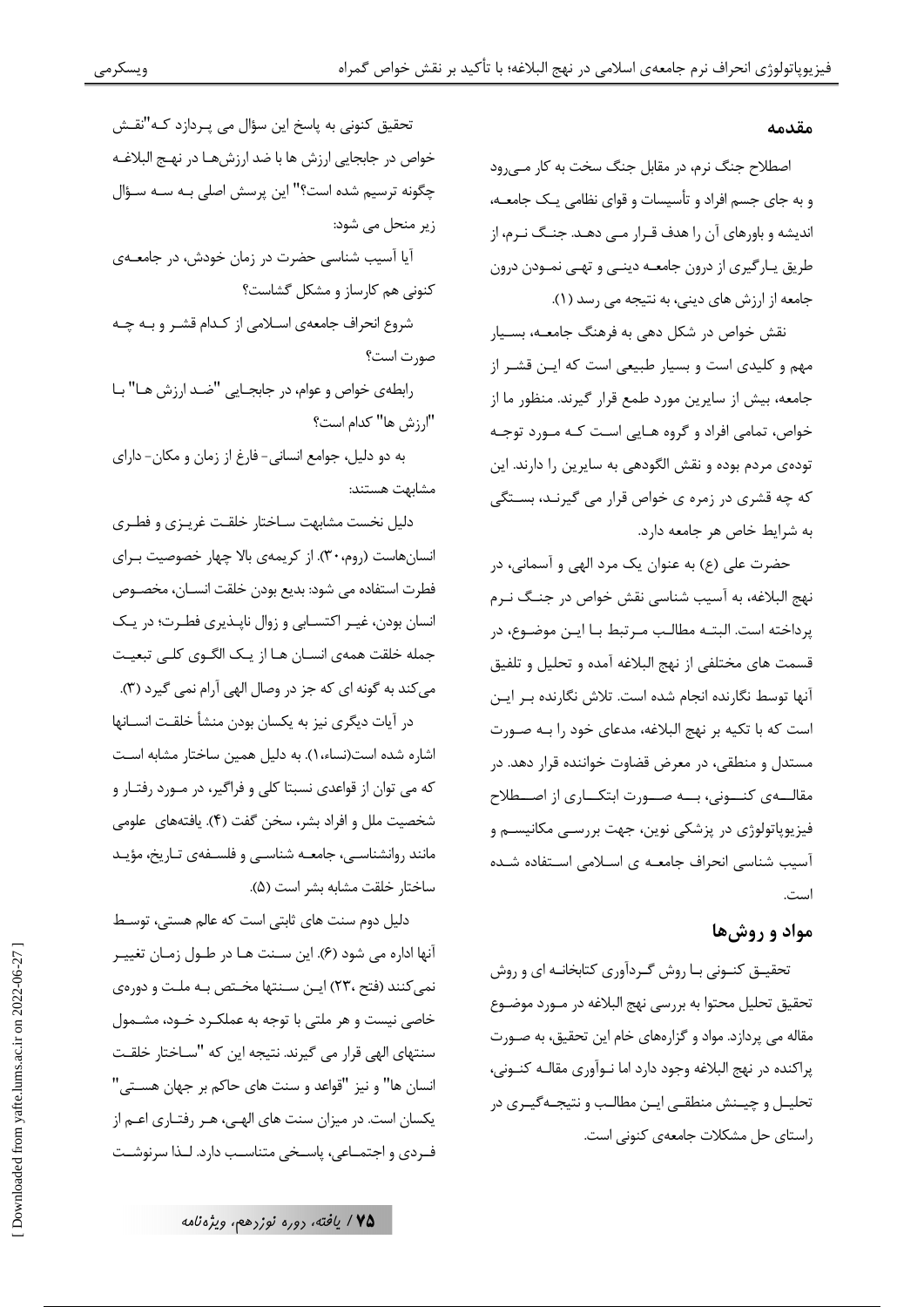امتهای گذشته، می تواند به ما کمک کند که تکلیف امروز و فردای خود را پیدا کنیم (۷).

در یـک تقسـیم بنـدی کـلان، جامعـهی اسـلامی بـه دو دستهي خــواص و عــوام قابــل تقســيم اســت (٨). برخــي از انديشـمندان، مـلاک تقسـيم جامعـه بـه خـواص و عـوام را "داشتن قدرت تحليل" مي دانند (٩). "با اين بيان، هـر كـدام از خواص و عوام در هر قشری می توانند وجود داشته باشند.

منظور نگارنده از عوام و خواص، با نظر بالا متفاوت است. به نظر می رسد در نهج البلاغه، منظور از عوام، تــودهی مــردم معمولی و متن جامعه است. خــواص جامعــه نيــز، كســانى را شامل می شود که به واسطهی شرایط نـژادی، سیاسـی، اقتصادی، مذهبی، طبقه ای و …، از سایر توده ی مردم متمایز و مورد توجه آنها هستند (١٠).

با این تقسیم بنـدی، جایگـاه خـواص و عـوام در تعریـف نخست، جابجا مي شود. از نظر قدرت تحليل نيز، هم خــواص و هم عوام (متن جامعه)، اهل تحليل يـا بـدون تحليـل و نيـز طرفدار حق يا طرفدار باطل هستند.

مزیت تقسیم بندی کنـونی ایـن اسـت کـه بـه واقعیـات موجود در جامعـهى بشـرى توجـه بيشـترى دارد و ريشـهى انحراف را خواص می داند و همان گونه که خواهد آمد، به هـر دو عامــل عقــل نظــري و عملــي در انحــراف خــواص، توجــه مے ردھد (۱۱).

گاهی خواص- به معنای مورد نظر نگارنده- اهــل تحليــل هســتند و مســائل را مــی فهمنــد ولــی هــوای نفــس و خــود برتربینی، بر آنها غلبه می کند. مانند مرجع تقلیدی که هـوس رهبری دارد یا کسبی کـه بیـت المـال را برمـی دارد و فـرار مي كند و گاهي خواص، در حيطهي "انديشه" دچـار انحـراف يا "شبهه" مي شوند (١٢). گاهي دشمن، با نفــوذ در خــواص، از طريق "شبهه" يا "شهوت"، در آنها نفوذ مي كند و آنها ,ا معبر نفوذ به متن جامعه قرار مي دهد: "ما زال الزبير منّا أهـل البيت حتَّى نشأ ابنه المشئوم أي: عبد اللَّه ابن الزبير (١٣).

لزوم نظارت توده ی مردم بر خـواص و رهبـران جامعـهى اسلامی نیز از مزایای این نگاه است. "امر به معـروف و نهـی از منكـر " و "نصـيحه لأئمـه المسـلمين" از همـين نگـاه قابـل تفسیراست. در تعریف اخیر، نقش متن جامعه و عـوام، بسـیار جدی و قابل توجهتر از دیدگاه نخست است چـرا کـه اهـل اندیشه و تحلیل منحصر در طبقهی خواص نیست بلکه نقـش نخبگان گمنام در متن جامعه —به عنوان عوام -قابـل توجـه است. در شرايطي خاص، عالمان"، مهجور و جــاهلان، عزيــز و ميدان دار مي شوند :"… بأرض عالمها ملجم، و جاهلها مكـرّم…  $".(1f)$ 

#### بافتهها

بازگشت به جاهلیت

حضرت اميـر در خطبــه ي يكصــد و چهــل و نهــم نهــج البلاغه از کسانی سخن می گویـد کـه پـس از دوران طلایـی اسلام، به گذشته ی جاهلی خود، برگشتند:" حَتَّـی إذَا قَـبَضَ اللَّهُ رَسُولَهُ صِ رَجَـعَ قَــوْمٌ عَلَــى الْلَّعْقَــاب.'' ايــن برگشــت بــه گذشته، همان برگشت از دین است (۱۵). همان بازگشتی که پیش از آن، مـورد هشـدار خداونـد متعـال، قـرار گرفتـه بـود (آلعمران، ۱۴۴). در آیه دیگری، مسلمانان، از پیروی کفـار و ارتداد از دین، نهی شده انـد (آل عمـران، ۱۴۹). در برخـی از روایات، این رجوع را به ارتـداد برخـی از افـراد امـت نسـبت دادهاند (۱۶).

#### دو دسته خواص

از ادامه ی فرمایش حضرت و با توجه بـه سـیاق خطبـه چنین برمی آید که این افراد، از گـروه خـواص و تـأثیر گـذار جامعه هستند. البته نقش خواص، به تبع نوع شخصيت آنـان، ممكن است مثبت يا منفى باشد (١٧). در مبحث كنـونى بـه نقش خواص گمـراه در انحـراف جامعــهي اســلامي، پرداختــه شده است.

#### اسارت در دام پلورالیسم

بعد از رحلت رسـول اكـرم (ص)، گروهـي بـه جاهليـت برگشتند؛ پس از آن که این گروه، از توحید برگشـتند، دچـار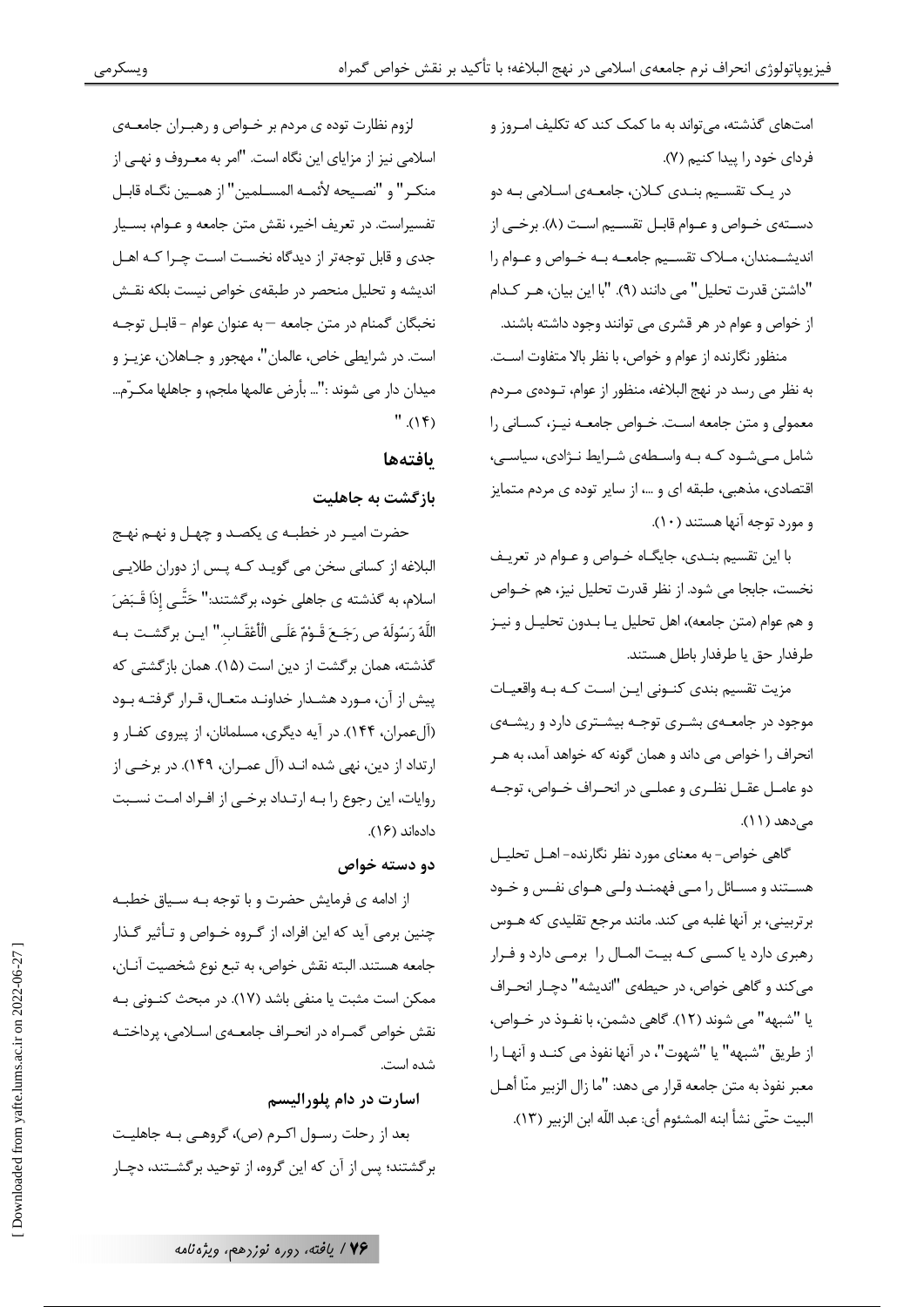ويسكرمى

نوعي پلوراليسم و كثرت گرايي ناشي از رفـتن بـه بيراهـه هـا شدند (وَ غَالَتْهُم السُّبُلُ). شكايت حضرت از اين دسته بسـيار و عميق است (١٨).

در فرهنگ قرآن کریم، کسانی که از ولایت خداوند خــارج می شوند، گرفتار ولایت طاغوت ها می شوند که آنها را از نــور به ظلمات- نــه فقـط ظلمــت -مــى كشــاند (بقــره،١٨۶). در قرآن کریم، نور به صورت مفرد و ظلمت به صـورت جمـع بـه كار رفته است. كسى كه از عالم نور خـارج شـود بـه ظلمـات گوناگون گرفتار می شود. حضرت امیر حلیه السـلام-از ایـن ظلمات به عنـوان "سـبل" يـاد مـى كنـد. از سـياق خطبـه استفاده می شود که این سبل، همان سـبل ضـلالت هسـتند كه در قرآن از ورود در آنها نهى شده است (انعام،١۵٣). البتـه در قرآن كريم، از سبل هدايت (سبل السلام) نيـز يـاد شـده است که در اینجا مد نظر نیستند (مائدهٔ، ۱۶) سـبل هـدایت، از مراتب صراط مستقیم هستند.

باند بازی به چای ولایت

خواصــي كــه از حبــل الله و صــراط نــوراني حــق، دور افتـادهانـد، بـه "بانـد بـازي" بـه عنـوان محـور اتحـاد روى مي آورند؛" اتَّكَلُوا عَلَى الْوَلَــائِج." "وليجــه" بــه معــاني از قبيــل "نااهل" (١٩) و نيز" كسى اطلاق مـى شـود كـه در ميـان قومی باشد، بدون این که نسبت خویشـاوندی بـا آنهـا داشـته باشد" (٢٠) .در تعليمات قرآني، ملاک برتري تقواست (توبه، ۲۴). ولی این دسته از خواص، به دلیل فاصله گرفتن از تقوای الهي، به باند بازي روي مي آورند. اين كار يعنـي دور شـدن از ملاک های دینی و صـراط مسـتقیم کـه خـود بـه انحرافـات بیشتر مـی انجامـد. بـر خــلاف عملکـرد خــواص نــامبرده، در فرهنگ قرآني، هيچ فرد با ايمـاني حـق نـدارد خواسـتههـاي شخصی خود را بر دستورات الهی مقدم بدارد ( أحزاب، ۳۶ ). طرد اهل بيت پيامبر (ص)

این خواص گمراه، از اهل بیت پیامبر (ص) فاصله گرفتنــد و با بيگانگان در آميختند:"وَ وَصَلُوا غَيْرَ الرَّحِمِ. وَهَجَرُوا السَّـبَبَ الَّذِى أُمِرُوا بِمَوَدَّتِهِ. وَ نَقَلُوا الْبِنَاءَ عَنْ رَصِّ أَسَاسِهِ فَبَنَوْهُ فِي غَيْرِ

مَوْضعه." باند بازي و پيوند با بيگانگــان، جــايگزين حبــل الله و پیوند با اهل بیت پیامبر می شود که مورد تأکید قـرآن اسـت (شوري،۲۳).

معدن تمام خطاها

از ادامهی خطبه چنین بـر مـی آیـد کـه ایـن دســته از خواص، مبدأ تمامي خطاها و يناهگاه فتنــه جويــان هســتند:" مَعَادِنُ كُلِّ خَطِيئَهٔ وَ أَبْوَابُ كُلِّ ضَارب فِي غَمْـرَة''. ايــن افــراد پس از جدا شدن از "حبــل الله" دچــار، ســرگردانی و حيــرت مي شـوند و هماننـد آل فرعـون، بـه دو گـروه "منـزوي دنيـا طلب"و"بريده از دين"تقسيم مي شوند :" قَدْ مَارُوا فِي الْحَيْرَة وَ ذَهَلُوا فِي السَّكْرَةِ ۚ عَلَى سُنَّهِۚ مِـنْ آلِ فِرْعَـوْنَ- مِـنْ مُنْقَطِـعِ إلَى الدُّنْيَا رَاكِن - أَوْ مُفَارِقٍ لِلدِّينِ مُبَاينٍ''. اين دو گروه هــر دو "دنياطلب" و "از خدا بريده" هستند. شواهد تاريخي نيز مـا را در فهم این فرمایش حضرت، کمک مـبی کنــد (۲۱). خــواص گمراه، با بریـدن از دیـن و روی آوردن بـه دنیـا، منشـأ تمـام .<br>خطاهــای جامعــهی اســلامی مــی شــوند و ســایر مشــکلات جامعهي به نوعي از آستين آنها بروز ميكند.

زمینه سازی برای انحراف توده ی مردم

خواص گمراه، با هواپرستی و بـدعت گذاشـتن در دیـن خدا، زمینه را برای انحراف عمومی پدیـد مـی آورنـد (٢٢). از خطبه ي گذشته چنين بر مي آيد كه خواص مزبور، بر خلاف تعليمات حيات بخش قـرآن، از چنـد راه بـه انحـراف جامعـه مے یہ دا; ند:

هوا پرستی به جای بندگی خداوند که در قرآن مورد نهی جدي قرار گرفته است ( (انعام، ٧٧).

مخالفت با قرآن به جای استفاده از نور قرآن (مائـدهٔ، ۱۵). در کریمـهي ديگـري نيـز بـر ايـن تبعيـت، تأكيـد مـي ورزد (اعراف،١۵٧).

بدعت در احکام الهی به جای رجوع به قرآن و عترت کـه مورد تأكيد قرآن است (نساء،۶۵).

پیروی از اولیای باطل به جـای رجـوع بـه خـدا و رسـول (نساء،٩۵).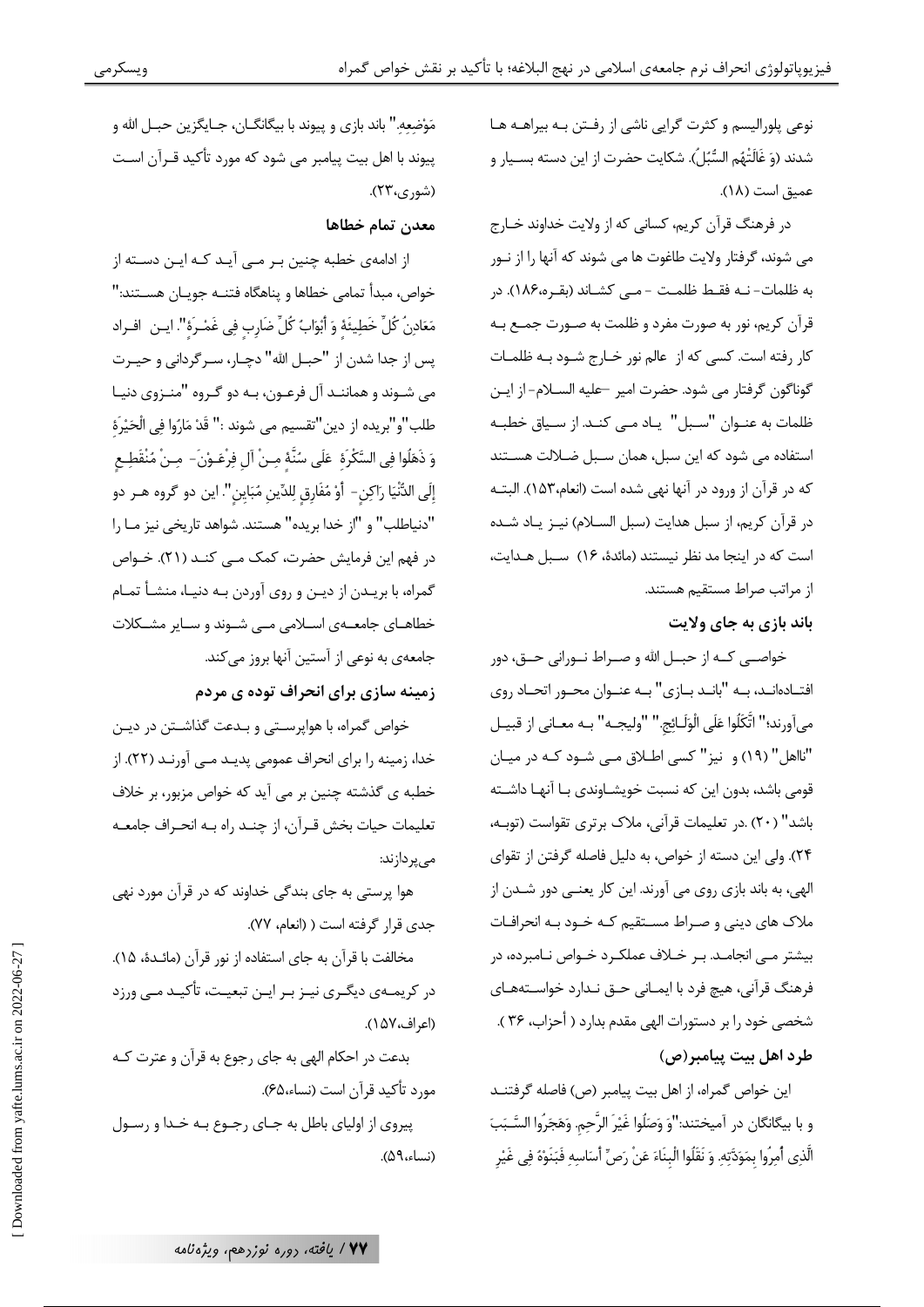مخلـوط كـردن حـق بـا باطـل بــه جـاي تفكيـك آنهـا (محمد،۳).

#### رواج شبهه و شهوت در جامعه

یس از انحراف خواص، به دلیل تأثیر خواص بـر عـوام، بـه تدریج خلق و خوی توده ی مردم عوض مــی شــود. در ادامــه خطبه ي گذشته به زمينه هايي در ميان برخي از مردم براي پذيرش انحراف، اشاره مي فرمايد."اين كار با "تبليغ شـبهات" و "ترويج شهوات" صورت مي پذيرد. اين همـان دردي اسـت كه ابتدا خواص گمراه، به آن مبتلا شدند و از جانب آنهـا بـه توده ی مردم سرایت نمود. به فرموده ی حضرت، شبهات، بـه دلیل شباهت با حق راهزنی مـی کننـد و مبـارزه بـا شـبهات، نیازمند توان فکری و تحلیلی است که در اکثر تـوده ی مـردم وجود ندارد" (۲۳). درسایهی"شبهه"در حیطه ی عقل نظری و نيز "شهوت" در مقام عقل عملي، جامعهي ديني، وحـدت و انسجام خود را از دست مبي دهـد و دچـار تفرقـه و سسـتي مي شود (٢٣). در چنان فرهنگي، برخي با رشــوه دادن، حتــي در صدد اغفال رهبر جامعه ی اسلامی برمی آینـد (۲۴). رواج شـبهه و شـهوت، در نظـر و عمـل، باعـث دوري مـردم از " اعتصام بحبل الله"و گمراهي فرد و جامعه مي شود. اقسام مردم در جامعه ی فتنه زده

همان گونه که قرآن کریم می فرمایـد، شـبهه و شـهوتی كه در جامعه نهادينه شـده، باعـث ضـعف تعقـل و در نتيجـه تشتت جامعه می شود (حشر،۱۴). آیه شریفه، عـدم تعقـل را علت تشتت قلوب آحاد مردم، مــی دانــد کــه خــود ایــن امــر، تشتت فکری و عملـی جامعـه ی اسـلامی را بـه دنبـال دارد. همهی مردم در چنان جامعه ای در یک رده و مرتبه نیسـتند و حکم واحدی ندارند. در چنین شرایطی، حضرت امیر - علیـه الســلام- جامعـــهي اســلامي را بــه پــنج دســته تقســيم می کنند (۲۵).

عذاب وجدان عمومى

گمراهی جامعه، از ضلالت گروهی از خواص آغاز شد کـه با ترک محور و رکن رکـین جامعـه اســلامی- یعنـی قــرآن و

ولايت معصوم- به سـنتهاى جـاهلى رو آوردنـد و چـون ايـن خواص، مقتداي فكرى و عملي بقيه افراد بودند، ضـلالت آنهـا به توده های مردم سرایت کرد و گمراهی مزبور فراگیر شد، تـا جایی که علمای راستین، مهجور، و جاهلان، عزیز و میـداندار شدند (٢۶). در این مرحله، رگه هایی از اعتقادات اصیل دینی و نیز فطرت و وجدان انسانی، مزاحم یکه تازی هـوسهاسـت. چرا که هر انسانی از لحاظ فطرت خود، مُلهَم بـه خيـر و شـر است و خیر و شـر را در مرحلـه علـم و آگـاهی مـی شناسـد: "فألهمها فجورها و تقواها".

جامعه ي اسلامي، در ايـن مرحلـه، اگرچـه در ناحيـهٔ عقل عملي و گرايش ها بدليل خُلق هــوس مــدار خــويش، گرفتار زشتیها، انحرافات و بدعت هاست اما هنوز به دلیـل حضور – هر چند کمرنگ- تعلیمات اسلام و نیـز وجـدان و فطرت الهي خويش، حق و هدايت را مي شناسد و همـين دوگـــانگي و تعـــارض، باعـــث عـــذاب وجـــدان جامعـــه می گردد. جامعه در این مرحلـه، در مقـام نظـر و اندیشـه، حق را مي فهمد امـا در عمـل، آلـوده شـده و همـين امـر موجب عذاب وجدان عمومي مي شود.

### تعارض اندیشه با رفتار

ساختار خلقت انسان به گونه ای است که اگر اندیشه و رفتار او ناهماهنگ باشند، دچار تعارض روانی مبی شـود و برای آرام شدن، بایستی یکی از ایـن دو را بـا دیگـری هماهنگ نماید. پیروزی یا شکست وجدان انسانی در ایـن تعارض، بستگی به پاری عوامل بیرونـی دارد؛ اگـر عوامـل بیرونی وجدان را از میدان به در کنند، هوا و هـوس، تمـام مملکت نفـس را بــه تصـرف خــویش درمــی آورنــد و اگــر وجدان و فطرت، توسط عوامل بیرونی یاری شود، چه بسا هوس ها را در تسلط کامل بر مملکت وجود، ناکام ســازند. ابراهیم خلیل، با شکستن بتها، سعی در بیدار کردن همین وجدان هاي خفته داشـت :" فَرَجَعُــوا إلــي أَنْفُسِــهمْ فَقــالُوا إِنَّكُمْ أَنْتُمُ الظَّالمُونَ" (انبياء، ٤۴).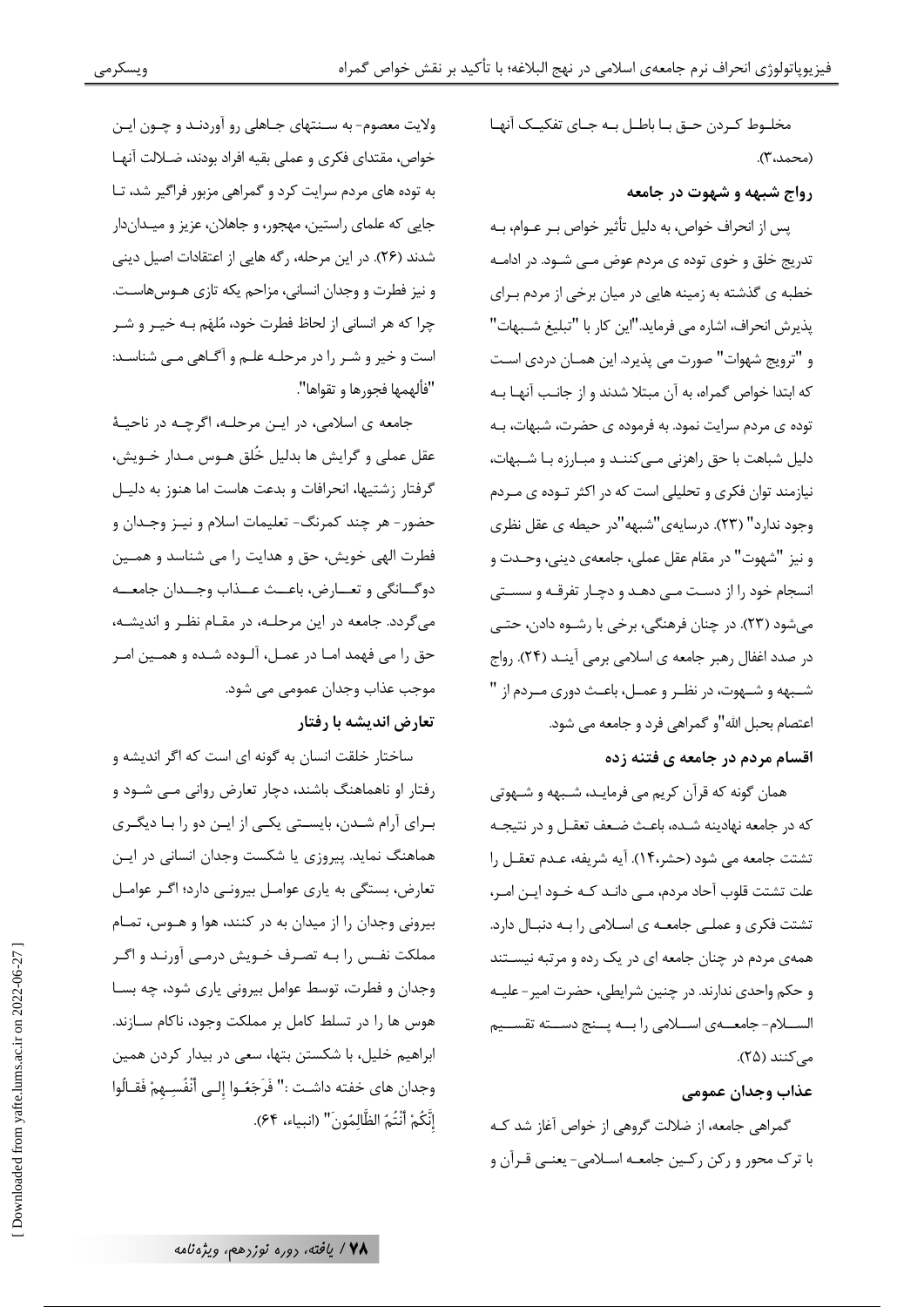خیانت مجدد خواص و تئوریزه کردن ضد ارزش ها در همین نقطه است که خیانـت بعضـی خــواص، بــه یاری هوس ها و امیال میآید تا وجدان را از میدان مبارزه حذف نمايد (٢٧).

### بحث و نتيجهگيري

### نظریه پردازی در قالب شبهات هوس پسند

خواص، از طريق ترويج شبهات"حق نما"- در حيطهي انديشه- و "هوس پسند"- در حيطه ي اخـلاق و رفتـار-به مسخ ارزش ها می پردازند (۲۸). اصولاً شبهه بـه دلیـل شـباهتش بـا حـق، مـورد قبـول افـراد بـي بصـيرت قـرار می گیرد (۲۹). خواص گمراه، در درجهی نخست، شـبهات را برای توجیه اشتباهات خودشان می تراشند و بعـد از آن در جامعه منتشر می سازند. البته گاهی بـه دلیـل جایگـاه خواص است که این افکار مورد اقتدا قرار می گیرند (۳۰). تطهير و تبديل ضد ارزش ها به ارزش

.<br>خواص مزبـور بـرای مسـخ جامعـه ی اسـلامی، ضـد ارزشها را به نام مباح یا ارزش، توجیـه مـی کننـد "... بـا شبهات دروغ، و هوسهای گمراه کننده، حرام خدا را حلال میشمارند، شراب را به نام نبیذ و رشوه را به عنوان هدیّـه و ربا را به نام معامله حلال می کنند (٣١).

### مسخ فرهنگی و ارزشی

در نتیجـهی تبـدیل ضـد ارزش بـه ارزش، جامعـهی اسلامی، دچار یک "آرامش کاذب روانی" می شود. در این مرحله، جامعـه ي اسـلامي، عـلاوه بـر ارتكـاب منكـرات و گناهان، دیگر در مقام نظر و اندیشه هم، حق را نمیفهمد. معنای این سخن، مسخ جامعه ی اسلامی است تـا جـایی کـه از ديــن، جـز ظـاهر و لفظــي را نمــي شناســد (٣٢). بی تفاوتی و کرخ شدن جامعه ی اسلامی در برابر منکرات، از نتايج اين روحيه است (٣٣) البتـه آرامـش اخيـر، يـك آرامش كاذب بوده و به همين دليل، بسيار شكننده است و تنها راه شكستن آن بيدار كردن عقل سليم، جهت رجـوع به احکام الهی است.

مثالهای متعددی در تاریخ اسلام وجـود دارد کـه در سایهی فهم این سیر اجتماعی و به بیان روشن تر انحطاط فرهنگی قابل فهم می شود:

١- حر بن يزيد رياحي در عين علـم بـه جايگـاه امـام حسـين(ع)، بــه دليــل تبعيــت از يزيــد بــه عنــوان اميــر المومنین، در کربلا، راه را بر امام می بندد در عین این که هنگام ظهر، نماز را به ایشان اقتدا می کند (۳۴).

٢- مسلم بن عقبه به دستور يزيد، مدينه را نابود و سه روز جان و مال و ناموس مسلمانان را بر لشکر خود، حـلال کرد و سپس در راه حمله به مکه مرد (۳۵). وی در هنگام مرگ، خدا را شاهد می گیـرد کـه در تمـام عمـر خـود از دستور هیچ خلیفه ای نه پنهان و نه آشکار تخطـی نکـرده است (۳۶).

٣- شريح قاضـي، حسـين بـن علـي (ع) را، بـه دليـل خروج بر اميرالمومنان يزيد، خارجي و مهـدور الـدم اعـلام می کند (٣٧).

۴- شمر بن ذي الجوشن در پاسخ به كسي كه او را به دلیل کشتن امام حسین (ع) سرزنش کرد اطاعت از خلیفه را به عنوان دلیل این کار مطرح نمود و اضافه کـرد کـه در صورت عدم اطاعت از يزيد، از الاغ آبكش بدتر بود (٣٨).

۵- در کـربلا، مـردم بـه ظـاهر مسـلمان، در جـواب روشنگری امام حسین (ع) جواب می دادند که نمی فهمند که ایشان چه می گوید (۳۹).

۶- موارد فراوانی از جا افتادن مفاهیمی- مانند حرمت نقض بیعت، اطاعت از ائمه و لزوم جماعت- که خلفا بـرای کنترل جامعه مورد سوء استفاده قرار می دادند، در منـابع تاريخي آمده است (۴۰).

۷- عبدالله بن عمر نیز با استناد بــه برخــی از نظریــات مانند "لزوم جماعت" با معاويه و يزيد و حجاج بيعت كـرد اما از بيعت با على حسن و حسين- عليهم السلام- امتنـاع نمود!! (۴۱) اصلاح چنــان جامعــه ای در نهایـت دشــواری است و حضرت نیز از چنان مردمی نالان است (۴۲).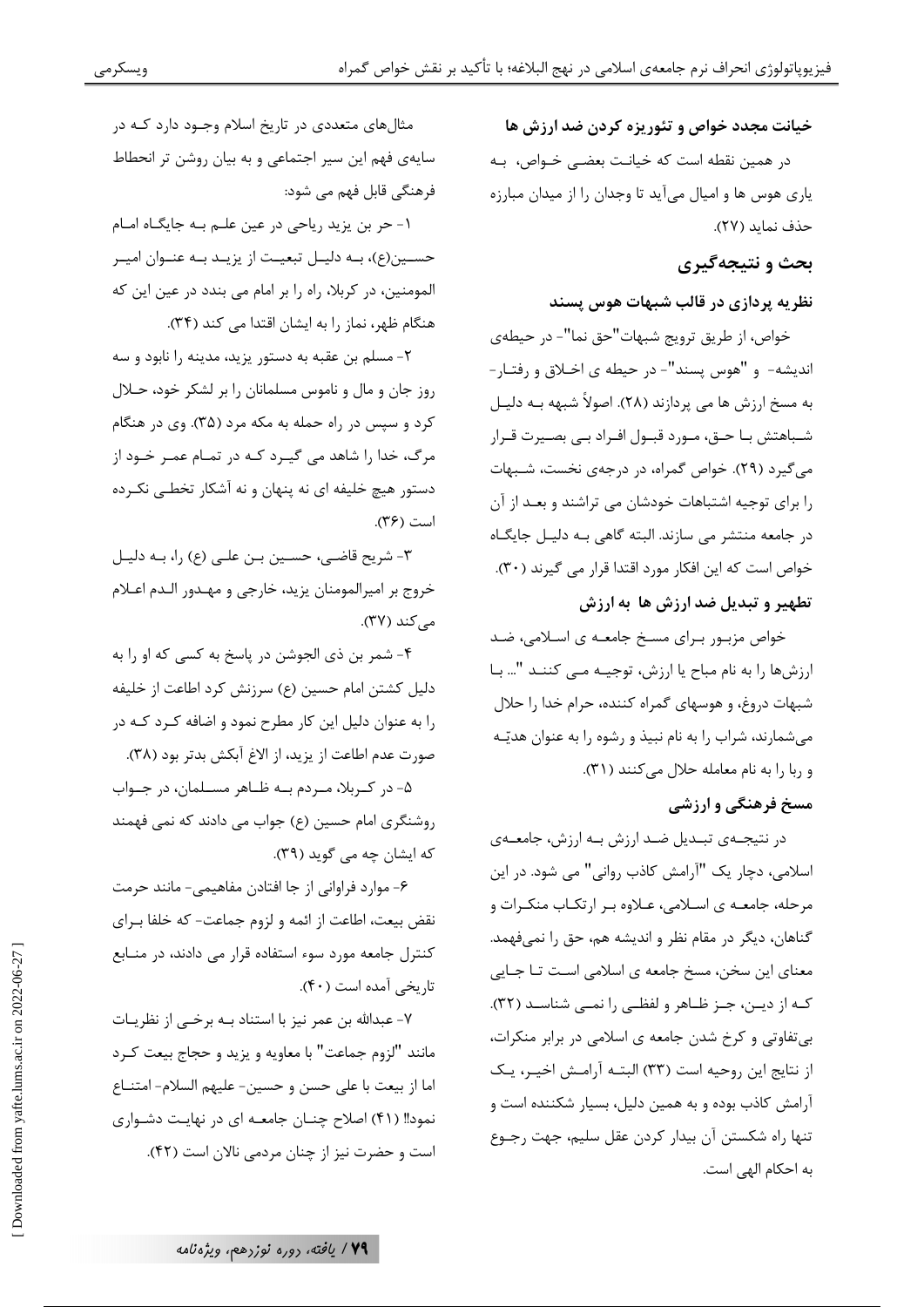و انديشه نيز حق را نمي فهمد. اصلاح چنــان مردمــي، در غايت دشواري است.

انحراف جامعــهی اســلامی، مســبوق و مصــبوغ بــه دو انحراف از خواص گمراه است. در سایه ی انحراف خواص و تئوري پردازي هاي آنها، ارزش هـا تبـديل بـه ضـد ارزش میشوند و در نهایت، جامعهی اسلامی حتی در مقام نظـر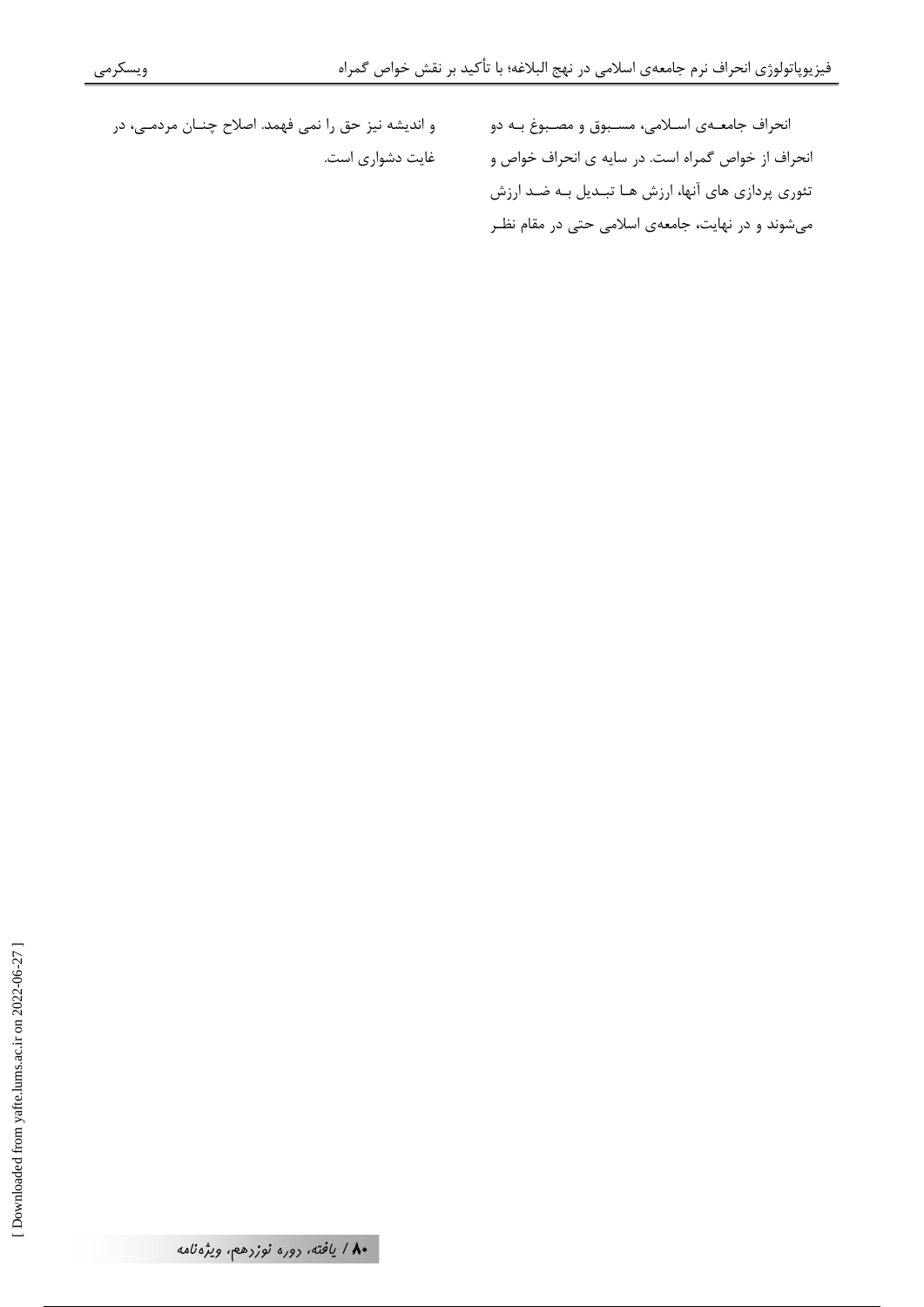### **References**

- 1. Naeni M. Principles of Soft War. Tehran: Saghi pub.2012: Edit 2. P 141. (In Persian)
- awareness of physiological 2. Analytical foundations, with mechanisms of diseases and their effective factors.
- 3. Javadi Amoli A. Nature in the Qur'an.ghom: Esra pub. 2001:P 23. (In Persian)
- 4. Tabatabai M.Almizan fi tafsir alquran. Society of Teachers  $in$ the Ghom Seminary.1997:edit 4.part 7.p 289. (In Persian)
- 5. Dashti M. Nahj albalagheh.ghom:Mashhoor pub.2002: discourse 192. (In Persian)
- 6. Fakhre razi M. mafateeh algheib. Beirout: Dar al-'Ara'at al-Arabi pub.2000: part 28.p 81.(In Persian)
- 7. Veiskarami M. Red thought.ghom: Entezare sabz pub.2010: Edit 1. p 33. (In Persian)
- 8. Heidari A. The masses of people and elites from the point of view of the Quran. Search by Vahid gholpayegani M. ghom: Research Institute of Islamic Revolutionary Guard Corps.2005:P13. (In Persian)
- 9. Khamenei A . Statements, sermons and interviews.P63. (In Persian)
- 10. Jordagh J.bakhshi-az-zibaihaye-nahjobalaghe.translated to persian by Ansari M. Tehran: Mohammaadi pub.1994: p 174. (In Persian)
- $11. P$ Jordagh J.bakhshi-az-zibaihaye-nahjobalaghe.translated to persian by: Ansari M. Tehran: Mohammaadi pub.1994:p 183. (In Persian)
- 12. Arfaa k.Translation Nahj alof Feise Balaghah.tehran kashani pub.2000: letter 53. (In Persian)
- 13. Shooshtari M .Bahj alsabagheh. Tehran: Amir kabir pub .1999: Part 4.p 525.Edit 1. (In Persian)
- 14. shooshtari M .Bahj alsabagheh. Tehran: Amir kabir pub .1999: Part 4.p 525.Edit 1. Discourse 2. (In Persian)
- 15. Tabatabai M.Almizan fi tafsir alguran. Society of Teachers in the Ghom Seminary.1997: edit 4. Part 4. P 37. (In Persian)
- 16. Aroosi hoveizi A.Tafsire noor alsaghalaine.ghom: Esmailian pub.1995:part1.p 396. (In Persian)
- 17. Sheidaian H. People and elites from the viewpoint of Imam Khomeini Tehran: Islamic Research Institute  $\alpha$ f Islamic Revolution Research.2004:Edit 1.p 120. (In Persian)
- 18. Ashtiani M . Emami M . A good translation of the nahj albalagheh .Tehran: matbouate hadaf.edit 1.p88. (In Persian)
- 19. Raghebe esfahani H. The meaning of the Qur'anic words. Tehran: Mortazvi pub 1997: Edit 2.p 484. (in persian
- 20. Ghorashi A.Ghamoose ghoran. Tehran: Dar alkotob aleslamia.1994: edit 6. p 243.( (In Persian)
- 21. Hejazi F and et al. Memorial of the Millennium Congress of Nahj al-Balaghah.Tehran: Ministry  $\sigma$ f Islamic Guidance and Nahj al-Balaghah Foundation pub.1984:P 343. (In Persian)
- 22. Ebne maisame bahrani M. description of nahj albalagheh. translated by : moammadi moghaddam GH and navaie A. mashhad: Islamic Research Foundation of Astane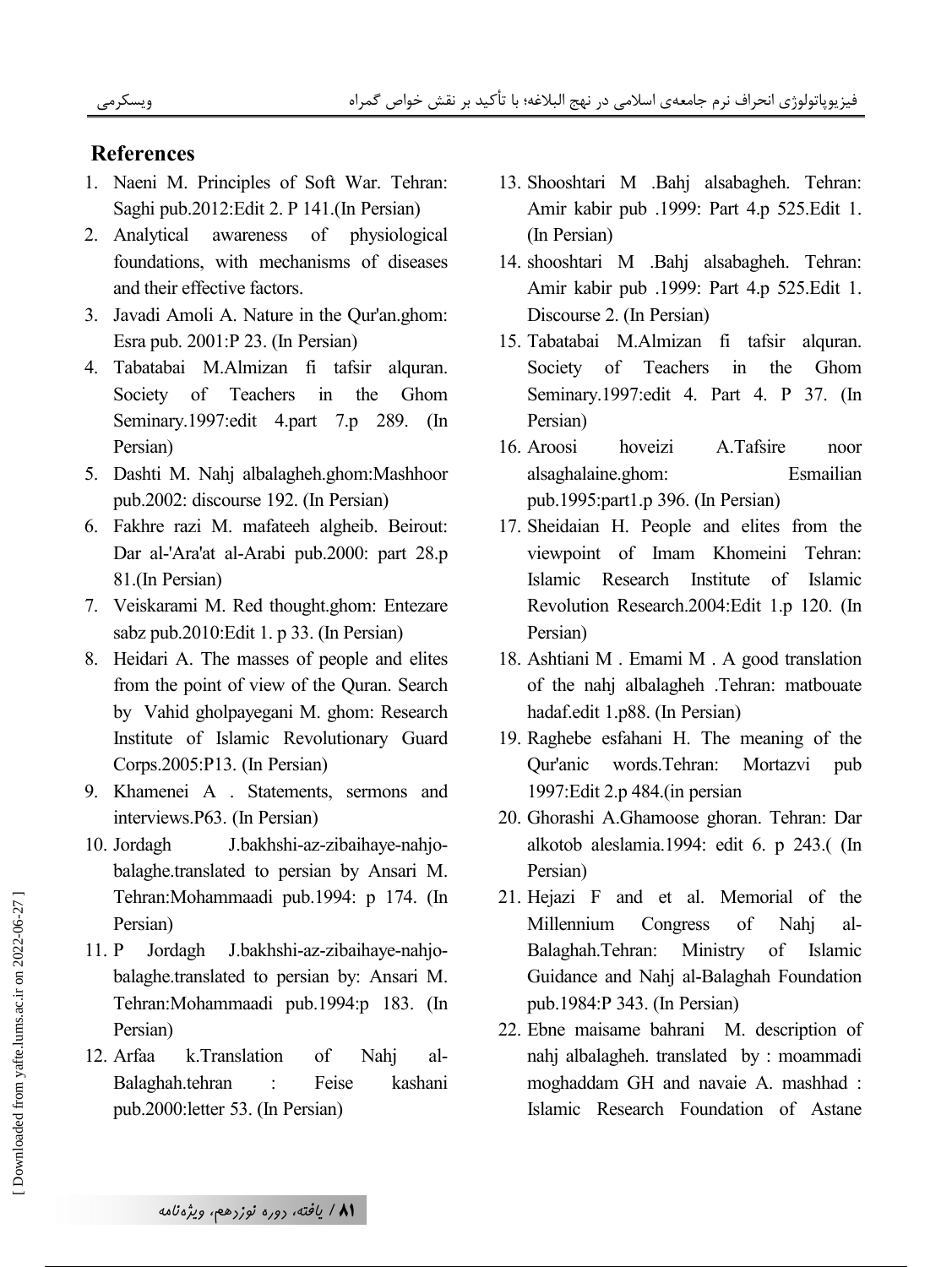Quds Razavi pub: 1996:discourse 49 . (In Persian)

- 23. Dashti M. Nahj albalagheh. Ghom: Mashhoor pub.2002 discourse 38. (In Persian)
- 24. Dashti M. Nahj albalagheh. Ghom: Mashhoor pub.2002: discourse 224. (In Persian)
- 25. Dashti M. Nahj albalagheh. Ghom: Mashhoor pub.2002: discourse 32. (In Persian)
- 26. Shooshtari M. Bahj alsabagheh. Tehran: Amir kabir pub .1999:.Edit 1.prt 2. P 144. (In Persian)
- 27. Dashti M. Nahj albalagheh. Ghom: Mashhoor pub.2002: discourse 88. (In Persian)
- 28. Dashti M. Nahj albalagheh. Ghom: Mashhoor pub.2002: Letter 32. (In Persian)
- 29. Makareme shirazi N. Message of imam.Tehrn:Dar alkotob aleslamia pub.2004.edit 1. Part 2.p 405. (In Persian)
- 30. Arfaa k.Translation of Nahj al-Balaghah.tehran : Feise kashani pub.2000.p 1353.(In Persian)
- 31. Ebne maisame bahrani M. description of nahj albalagheh. translated by : moammadi moghaddam GH and navaie A. mashhad : Islamic Research Foundation of Astane Quds Razavi pub: 1996.part 3.p 478. (In Persian)
- 32. Dashti M. Nahj albalagheh. Ghom: Mashhoor pub.2002 discourse 17. (In Persian)
- 33. Dashti M. Nahj albalagheh. Ghom: Mashhoor pub.2002 discourse 106. (In Persian)
- 34. Ebne aasam Koufi A. Alftouh.translated by : mostaufi M. Tehran: enghelabe eslami pub:1993:p140. (In Persian)
- 35. Ebne khaldoon A. Tarikhe Ebne khaldoon. Tehran: tahghighate farhakgi pub.1984: part 2.p 37.(In Persian).
- 36. Albalazari A. Ansab alashraf.research by abbas E. beirout 1400:p 331-338. (In Persian)
- 37. Mohaddesi J. Culture of Ashura.ghom: maarouf pub.2005:Edit2.p 246.(In Persian)
- 38. Amini A. Abdul Hosein. Al Ghadir. Research by mirsajadi M.ghom: Al Ghadir pub.2011.part 7.p 200.(In Persian).
- 39. Yaaghoobi A .Tarikh al yaaghoobi. Beirout.Darsader pub.2001:P 24.(In Persian)
- 40. Jaafarian R. Reflections on the Ashura movement.ghom: ansarian pub.2004:p 204.(In Persian).
- 41. Jaafarian R. The history of the transformation of the state and the caliphate.ghom. Islamic Publications Office.2003: p 225. (In Persian)
- 42. Aghamirzai N. Translation of Nahj al-Balaghah.tehran: behzad pub.2000:discourse 69. (In Persian)
- 43. 0
- 44. )